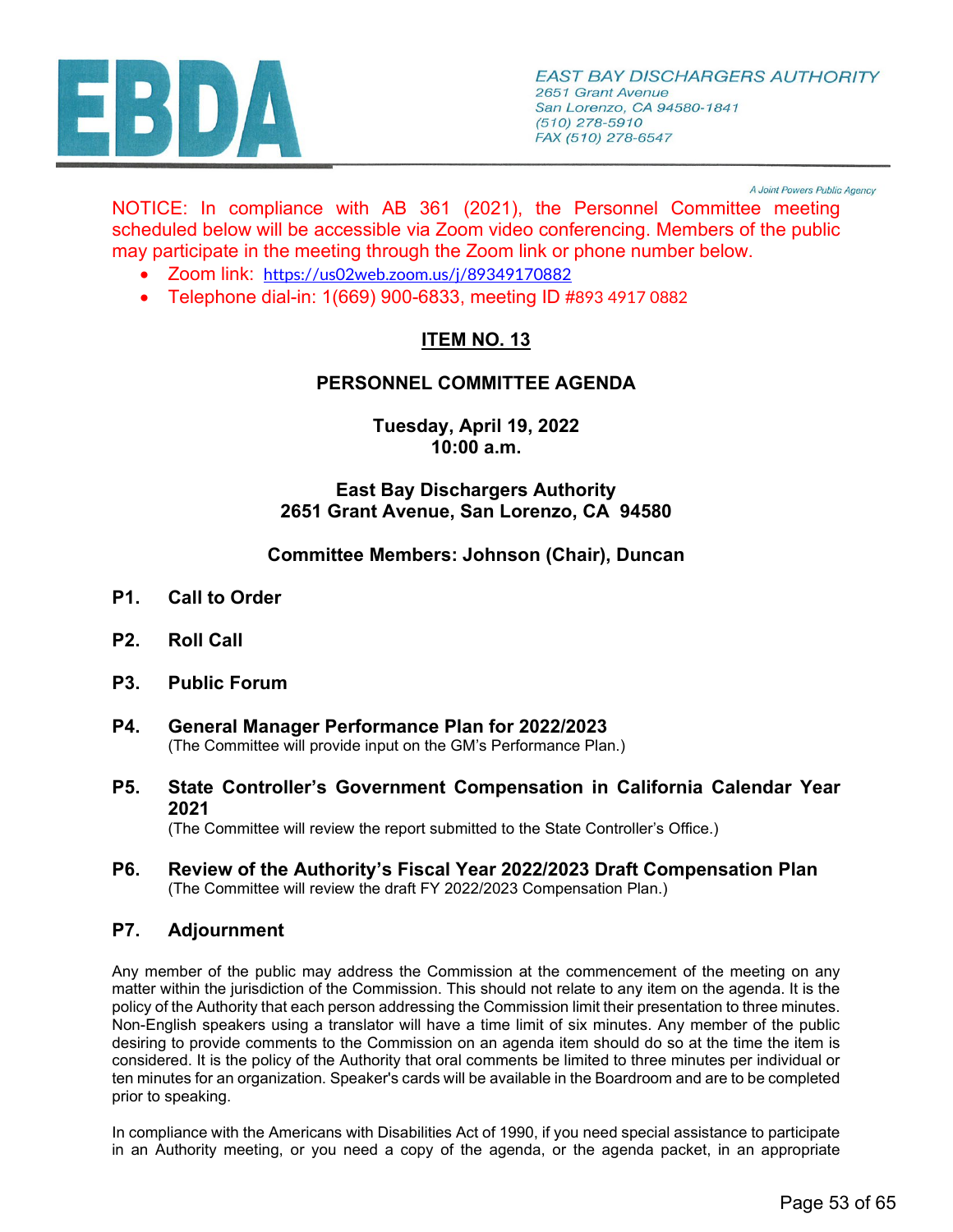alternative format, please contact Juanita Villasenor at [juanita@ebda.org](mailto:juanita@ebda.org) or (510) 278-5910. Notification of at least 48 hours prior to the meeting or time when services are needed will assist the Authority staff in assuring that reasonable arrangements can be made to provide accessibility to the meeting or service.

In compliance with SB 343. related writings of open session items are available for public inspection at East Bay Dischargers Authority, 2651 Grant Avenue, San Lorenzo, CA 94580. For your convenience, agenda items are posted on the East Bay Dischargers Authority website located at [http://www.ebda.org.](http://www.ebda.org/)

# **The next Personnel Committee meeting will be held Tuesday, June 14, 2022 at 10:00 a.m.**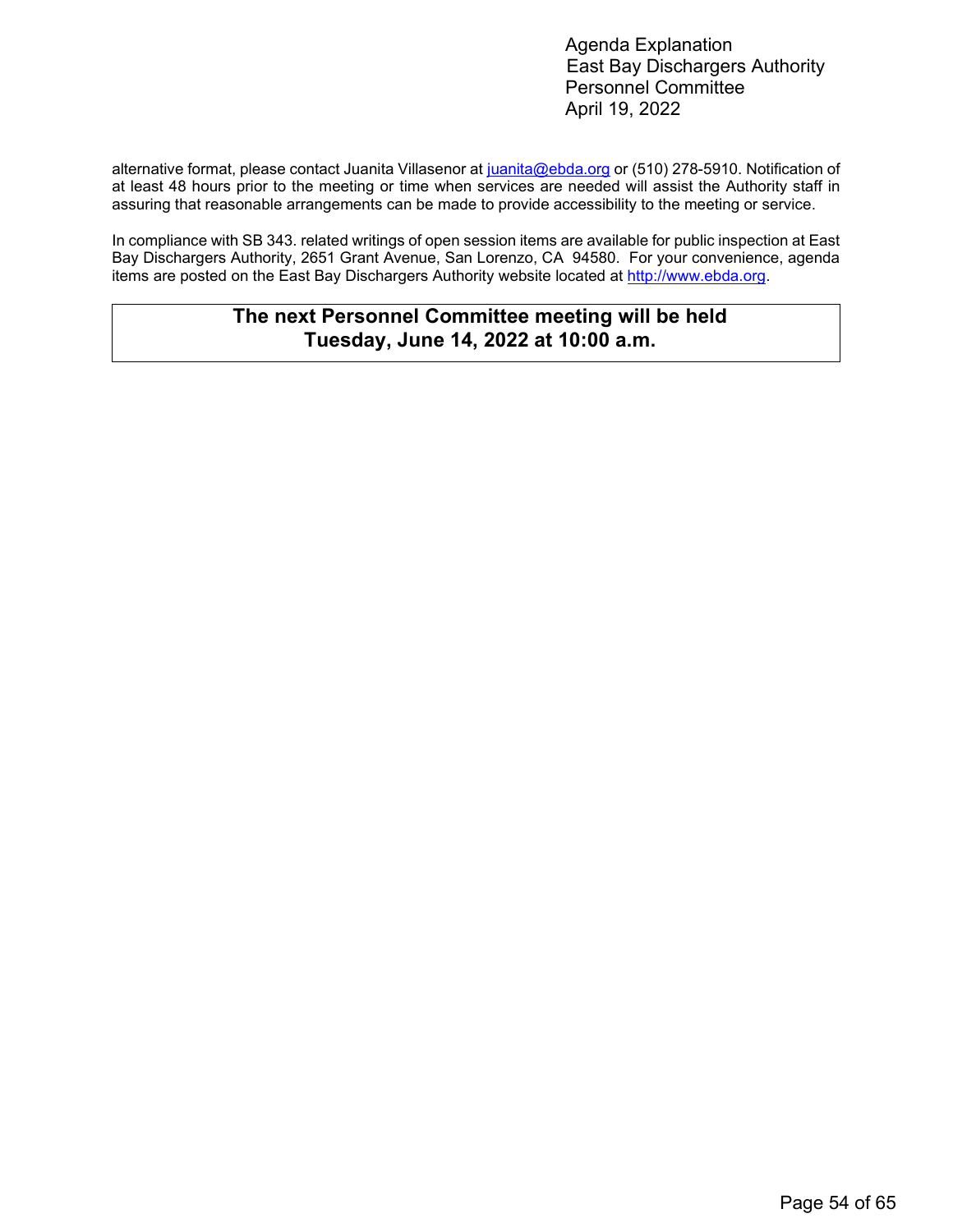### <span id="page-2-0"></span>**ITEM NO. P4 GENERAL MANAGER PERFORMANCE PLAN FOR 2022/2023**

#### **Recommendation**

Review and provide feedback on the GM's proposed Performance Plan for the next year.

### **Background**

The GM's hire date was February 28, and a performance review is conducted by the Commission annually following that date. The GM's performance is measured against a Performance Plan reviewed by the Personnel Committee and Commission.

### **Discussion**

The attached Performance Plan reflects an update to last year's goals, including incorporation of the concept of "Stretch Goals," as previously requested by the Committee. Future Performance Plans will be linked to the Authority's Strategic Plan, once developed.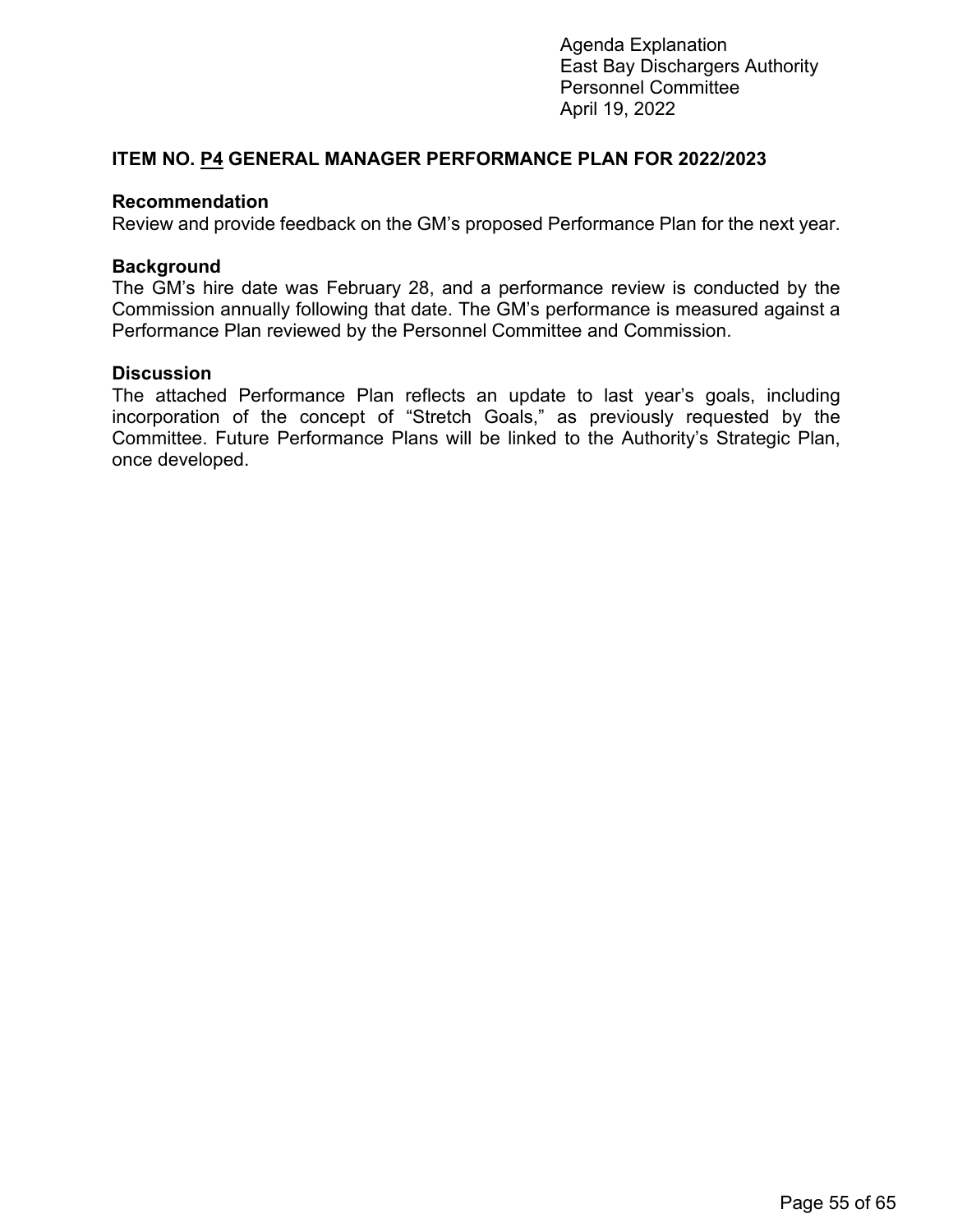# **EBDA General Manager 2022/2023 Performance Plan**

Updated April 13, 2022

# *Key Objectives*

- **1. Maintain Consistent NPDES Compliance**. The GM will work closely with the Member Agencies to continue EBDA's record of consistent permit compliance.
- 2. **NPDES Permit Reissuance.** EBDA's current NPDES permit expires in 2022, and the application package for the permit renewal was submitted in September 2021. An administrative draft of the updated permit is expected in April 2022, with adoption likely scheduled for July 2022. The GM will coordinate the efforts of the expert consultant and the Member Agencies to develop a thorough and thoughtful review of all drafts and work with the team to negotiate permit language favorable to the Authority and the members, including new provisions on toxicity and chlorine residual.
- 3. **Develop Strategic Plan.** Work with the MAC and Commission to develop a Strategic Plan for the Authority. The Strategic Plan would build on plans developed by the Member Agencies and aim to support the agencies in fulfilling their goals. The focus would be on the next 3-5 years, with a longer-term planning exercise to follow in a few years, after the agencies' long-term goals are further fleshed out.

*Stretch Goal*: Work with the MAC to further a framework for an EBDA regional biosolids collaboration. Development of an EBDA biosolids strategy and implementation plan would cost-effectively address the challenge of limited outlets for biosolids as the state implements regulations to keep organics out of landfills (including as Alternative Daily Cover) and land application options are constrained by public concern about contaminants of emerging concern, such as PFAS.

- **4. Continue to Participate in SF Bay Nutrient Management Efforts**. Nutrient management is perhaps the most significant driver of wastewater agency decisionmaking over the next decade in the Bay Area. The GM will work with the EBDA Member Agencies to continue to understand and inform their strategies with respect to nutrient management. Over the past several years, BACWA worked closely with Regional Water Board staff to come to agreement on a second nutrient watershed permit, which was adopted in 2019. GM efforts over the next year will include:
	- Playing a lead role, working through BACWA, in continued development of the regional study on nature-based solutions to nutrients, and the regional water recycling study.
	- Participating in the Nutrient Management Strategy Steering Committee to drive the science efforts toward actionable information.
	- Working with BACWA to develop Key Tenets for the fourth watershed permit, which is currently scheduled for adoption in 2024.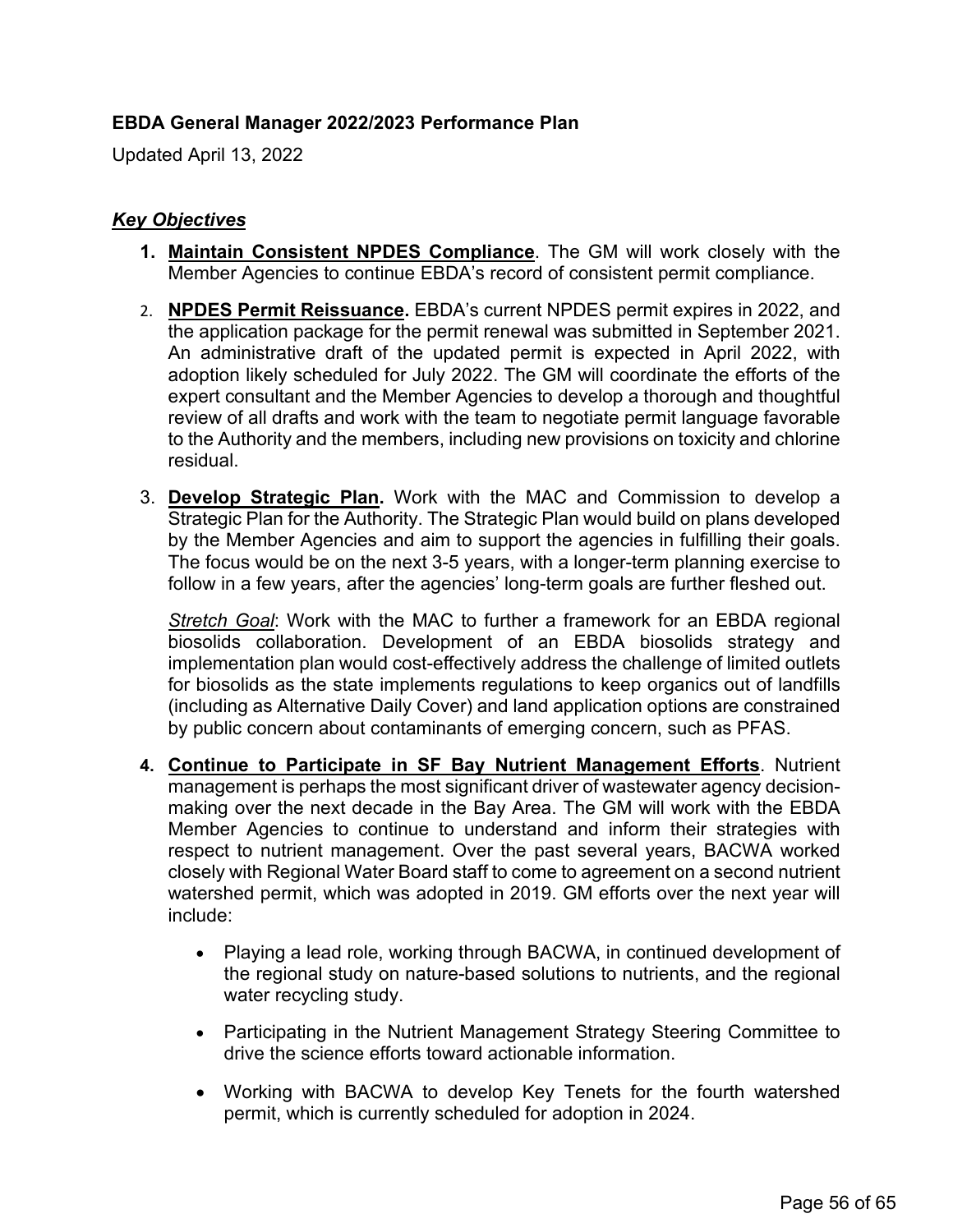*Stretch Goal*: Serving as agency Project Manager for EBDA-led projects under the Transforming Shorelines Project. EBDA's efforts under this project, funded by an EPA Water Quality Improvement Fund grant, include design of the full-scale horizontal levee south of Oro Loma (the "First Mile" Project), and a nature-based solutions feasibility study at the Hayward Ponds. This year, the GM expects to complete the Hayward study and advance the First Mile Project through the majority of the 30% design process. Advancing the First Mile includes consultation on regulatory issues through the Bay Restoration Regulatory Integrated Team (BRRIT), with an aim of identifying and addressing regulatory conflicts and barriers. The GM will also work with San Francisco Estuary Partnership on a parallel project aimed specifically at identifying and resolving regulatory challenges associated with implementation of multi-benefit nature-based solutions.

The First Mile Project will include extensive coordination with East Bay Parks, who is the landowner. Both projects serve as part of the implementation of HASPA's Shoreline Master Plan, and thus the GM will also work closely with the HASPA team on next steps. This year, HASPA will be renewing its JPA, and the GM will participate in that process with a goal of EBDA becoming a HASPA member in its new technical tier.

Lastly, the GM will work with collaborators from San Francisco Estuary Partnership, San Francisco Estuary Institute, and BACWA to develop a proposal for funding to support nutrient management and nature-based shoreline resilience work through the next round of EPA's Water Quality Improvement Fund.

- **5. Keep EBDA Commission and Agency Staff up to Date on Regulatory Issues and Regional Drivers**. An important role of the EBDA GM is to serve as the liaison between the member agencies and the regional wastewater community, and to provide progressive thought leadership on emerging issues and encourage innovation. The GM will engage with the Bay Area's regulators, scientists, and wastewater managers to influence policy direction in support of the EBDA agencies' goals. She will also work with the EBDA agencies to support their visions related to climate change resiliency, recycled water, energy independence, nutrient management, and other forward-looking initiatives in the context of regional drivers and opportunities. The GM will engage through BACWA and CASA in tracking and influencing new regulations for the benefit of the EBDA agencies. The GM will also assist agencies with project-specific regulatory and permitting strategy as requested.
- 6. **Personnel Management and Planning**. EBDA's small staff team is critical to ensuring success on all of the above objectives. The GM will work with each staff member to establish and meet performance goals and to mentor staff members to support them in reaching their full potential. Work this year will include succession planning.
- 7. *Stretch Goal***: Cargill Project**. The GM will continue to coordinate efforts with Cargill, Inc. to bring this project to dispose of mixed sea salts through the EBDA outfall to fruition. This project provides for sustainable, climate-resilient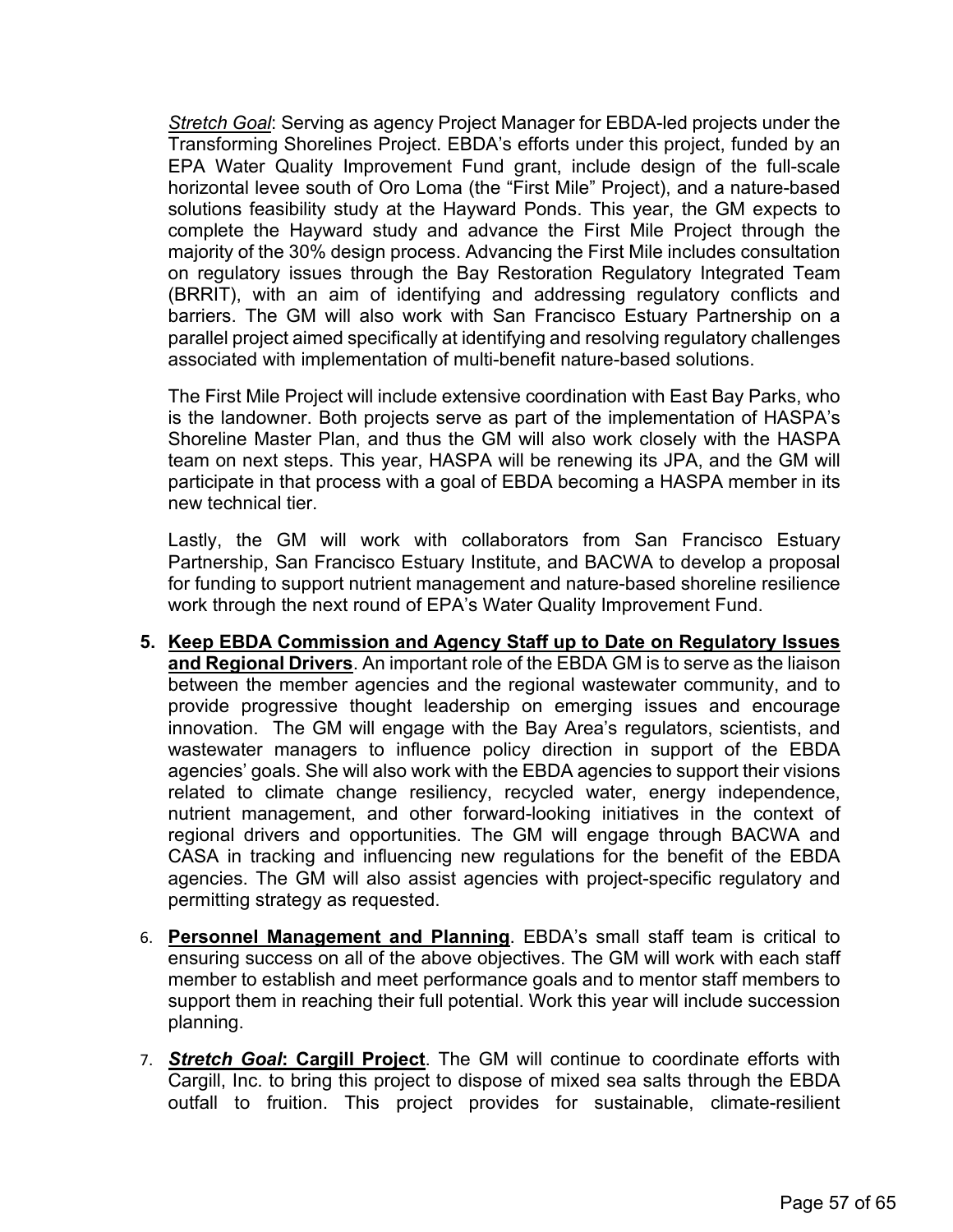management of the mixed sea salts, while providing an additional revenue stream to EBDA's Member Agencies. Efforts this year will include the following:

- Serving as lead agency for CEQA analysis, with a goal of EIR certification by early 2023.
- Coordinating with the cities of Union City, Fremont, Newark, and Hayward, as well as the County and San Lorenzo community on pipeline design and construction, including integration with Union City's Union City Boulevard bike path project.
- Completing due diligence work, including developing a monitoring and accountability framework for water quality issues, and documenting a strategy to protect EBDA infrastructure from accelerated corrosion.
- Developing a long-term agreement with Cargill for the project, incorporating language to address all issues identified in due diligence, as well as financial terms.
- 8. **Financial Management.** Continue to manage EBDA operations and maintenance, as well as special projects, with an aim of optimizing expenditures for the benefit of the Member Agencies. This includes managing to EBDA's adopted budget, and also implementing special projects such as the Disinfection Master Plan, which has a goal of optimizing chemical dosing and associated expenses.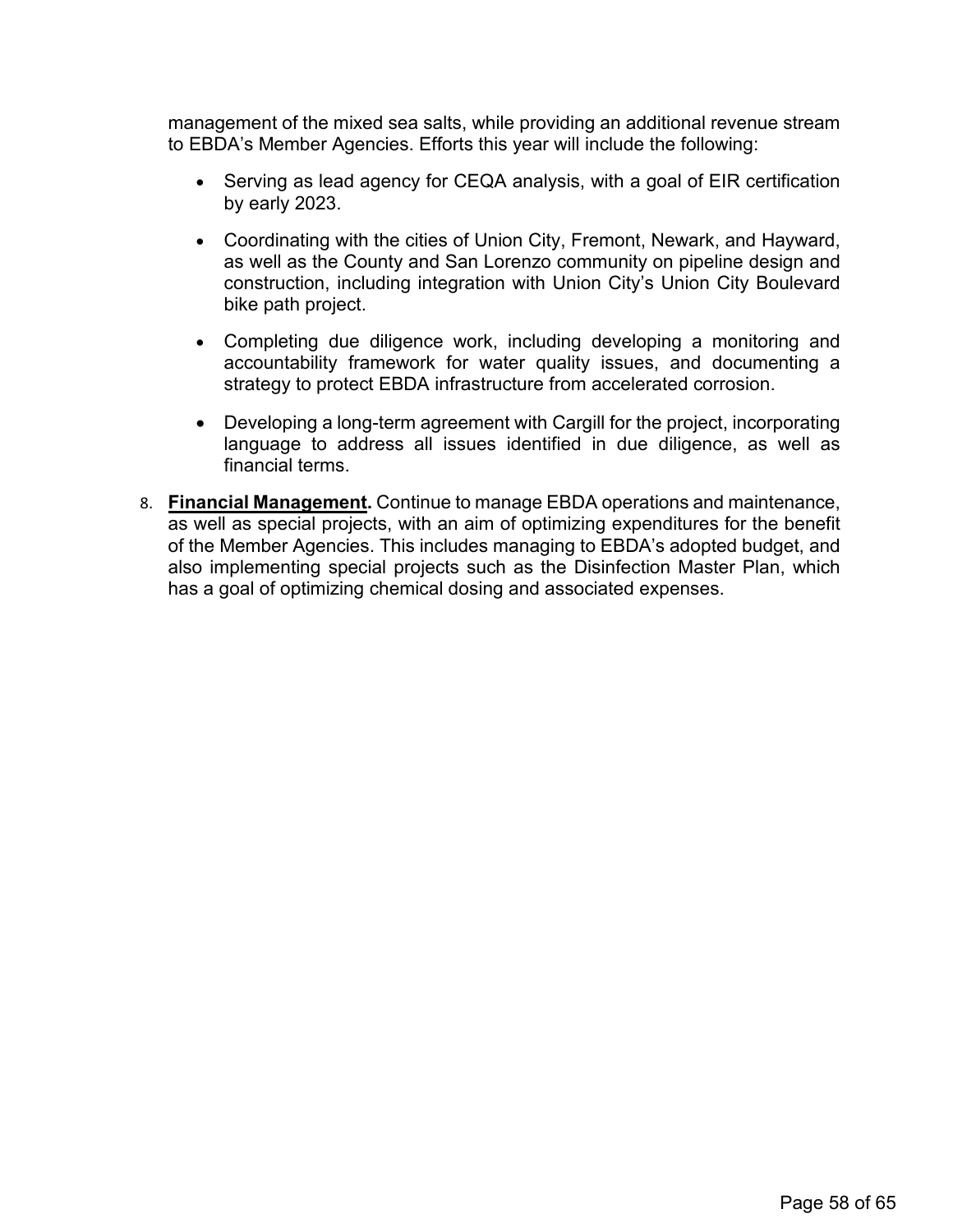# **ITEM NO. P5 STATE CONTROLLER'S GOVERNMENT COMPENSATION IN CALIFORNIA CALENDAR YEAR 2021**

### **Recommendation**

For the Committee's information only; no action is required.

#### **Background**

Government Code section 53891 requires local agencies to submit a completed Government Compensation in California (GCC) report for the previous calendar year to the State Controller's Office no later than April 30. In an effort to enhance the transparency of the compensation information published on the State Controller's GCC website, the GCC report must include compensation paid to elected officials, reported on IRS Form 1099.

#### **Discussion**

The information reported is consistent with the Authority's Compensation Plan and Commissioner Compensation Policy. The report is attached for the Committee's review and knowledge of what has been submitted.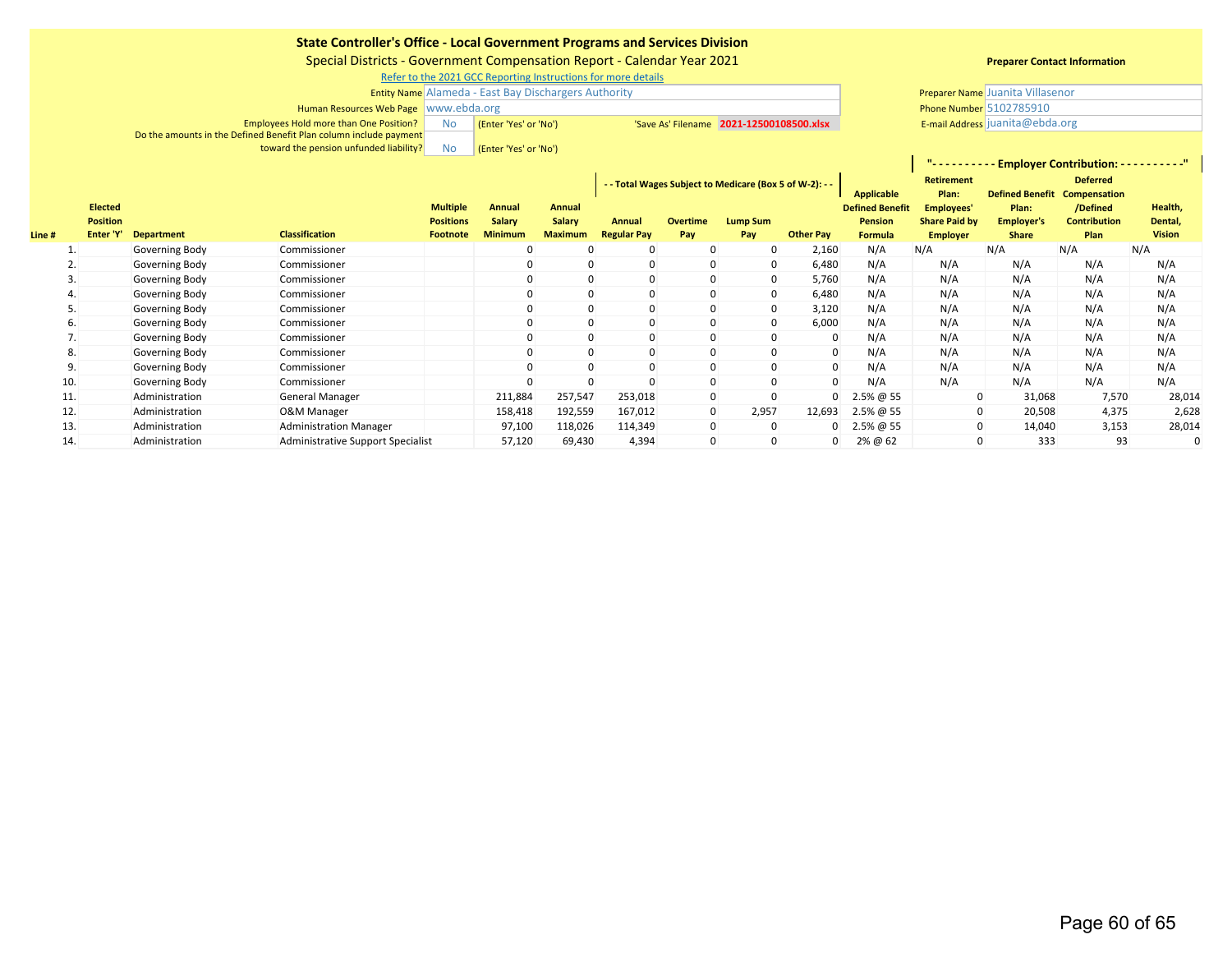## <span id="page-8-0"></span>**ITEM NO. P6 REVIEW OF THE AUTHORITY'S FISCAL YEAR 2022/2023 DRAFT COMPENSATION PLAN**

### **Recommendation**

Provide guidance to staff for adoption of the FY 2022/2023 Compensation Plan.

### **Background**

As discussed in February 2022, staff makes a number of assumptions regarding compensation and benefits each year that are incorporated into the annual budget, a draft of which is presented in Item No. FM7. Each year, the Commission adopts a Compensation Plan that reflects the salaries and benefits provided to Authority employees. The Compensation Plan is generally adopted in May, in parallel with the budget.

### **Discussion**

A draft Compensation Plan for FY 2022/2023 is attached for the Committee's review. The Compensation Plan has been streamlined, with significant wording changes from previous versions to improve clarity. For this reason, the Plan is not shown with tracked changes as compared to the FY 2021/2022 Plan. The substantive changes are as follows:

• The proposed Salary Schedule includes of a cost-of-living adjustment (COLA) based on EBDA's practice of using a December-to-December comparison of the local Consumer Price Index, as shown in the table below.

|                 | 2017    |          | 2018    |          | 2019    |          | 2020    |          | 2021    |          |
|-----------------|---------|----------|---------|----------|---------|----------|---------|----------|---------|----------|
| <b>Month</b>    | 2-month | 12-month | 2-month | 12-month | 2-month | 12-month | 2-month | 12-month | 2-month | 12-month |
| February        | 0.8     | 3.4      | 1.4     | 3.6      | 0.5     | 3.5      | 0.9     | 2.9      | 0.5     | 1.6      |
| <b>April</b>    | 1.1     | 3.8      | 0.8     | 3.2      | 1.2     | 4.0      | $-0.5$  | 1.1      | 1.7     | 3.8      |
| June            | 0.3     | 3.5      | 0.9     | 3.9      | 0.2     | 3.2      | 0.7     | 1.6      | 0.0     | 3.2      |
| <b>August</b>   | 0.2     | 3.0      | 0.6     | 4.3      | 0.1     | 2.7      | 0.0     | 1.6      | 0.5     | 3.7      |
| October         | 0.6     | 2.7      | 0.7     | 4.4      | 1.0     | 3.0      | 0.5     | 1.1      | 0.7     | 3.8      |
| <b>December</b> | $-0.1$  | 2.9      | 0.1     | 4.5      | $-0.5$  | 2.5      | 0.4     | 2.0      | 0.8     | 4.2      |

Table A. San Francisco-Oakland-Hayward, CA, CPI-U 2-month and 12-month percent changes, all items index, not seasonally adjusted

The Authority's adopted Personnel Plan states the following with respect to COLA:

Appropriate consideration shall be given to adjustments of the cost of living as measured by the Consumer Price Index for All Urban Consumers (CPI-U), the base figure for comparison shall be the San Francisco-Oakland-Hayward, CA for the period of January 1 through December 30 of the previous year. Adjustments in the cost of living shall be considered once a year as the General Manager prepares the Compensation Plan. Beginning with FY 2020/2021, the cost-of-living-adjustment (COLA) shall be based on the above index within a floor-to ceiling-range of 0% - 4.0%. The COLA range shall be reviewed every three years. In adopting a COLA, the Commission should also consider the short- and long-term financial status of the Authority. Effective July 1, by adoption of an amended Compensation Plan, adjustments shall be applied to the salary range of each position to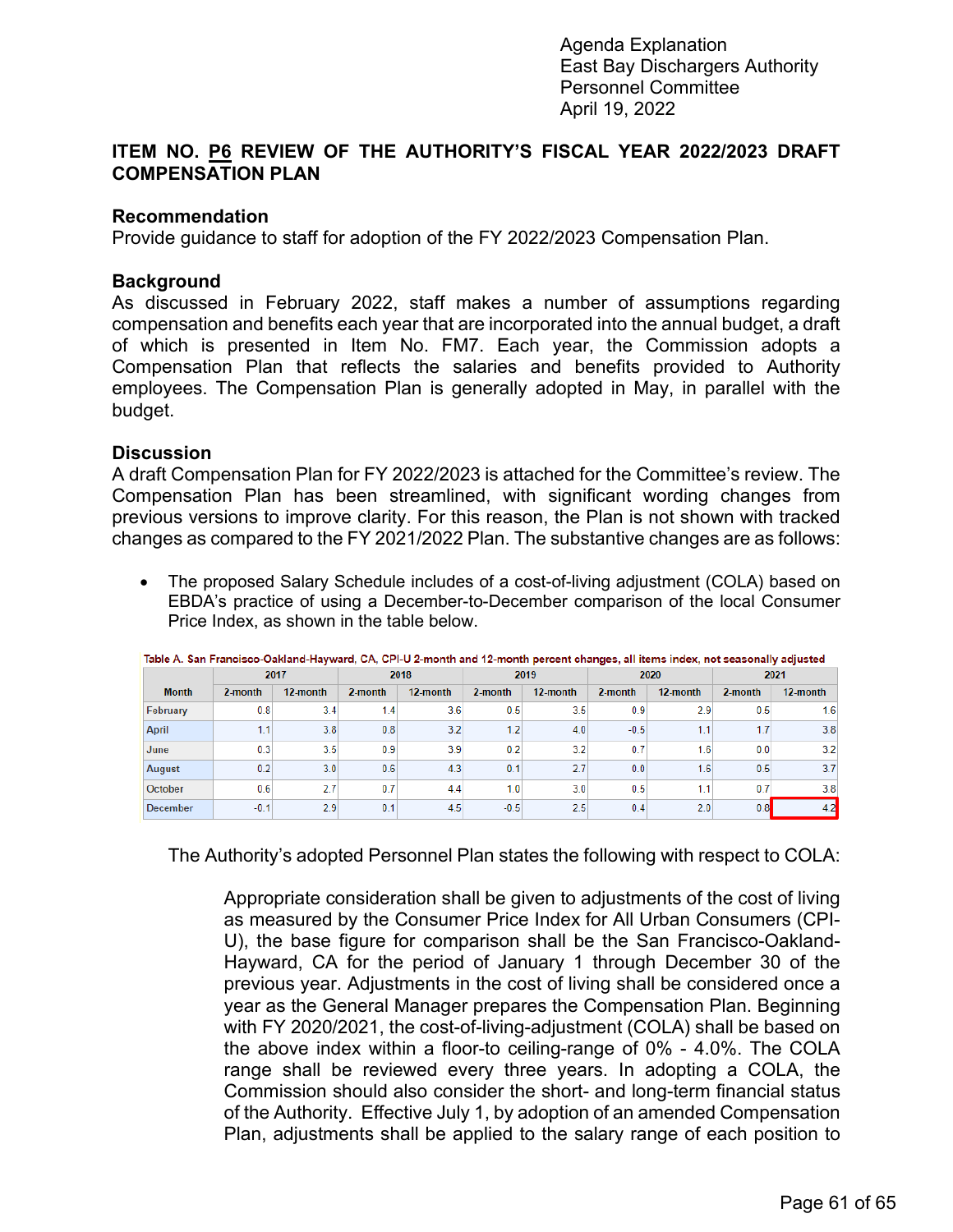NOTICE: In compliance with AB 361 (2021), the Personnel Committee meeting scheduled below will be accessible via Zoom video conferencing. Members of the public may participate in the meeting through the Zoom link or phone number below.

- Zoom link: https://us02web.zoom.us/j/89349170882
- Telephone dial-in: 1(669) 900-6833, meeting ID #893 4917 0882

# **ITEM NO. 13**

## PERSONNEL COMMITTEE AGENDA

Tuesday, April 19, 2022  $10:00$  a.m.

## **East Bay Dischargers Authority** 2651 Grant Avenue, San Lorenzo, CA 94580

Committee Members: Johnson ( Chair), Duncan

- **P1** Call to Order
- P<sub>2</sub> **Roll Call**
- P<sub>3</sub> **Public Forum**
- **P4.** General Manager Performance Plan for 2022/2023 (The Committee will provide input on the GM's Performance Plan.)
- P<sub>5</sub>. State Controller's Government Compensation in California Calendar Year 2021 (The Committee will review the report submitted to the State Controller's Office.)
- P<sub>6</sub>. Review of the Authority's Fiscal Year 2022/2023 Draft Compensation Plan (The Committee will review the draft FY 2022/2023 Compensation Plan.)
- P7. Adjournment

Any member of the public may address the Commission at the commencement of the meeting on any matter within the jurisdiction of the Commission. This should not relate to any item on the agenda. It is the policy of the Authority that each person addressing the Commission limit their presentation to three minutes. Non-English speakers using a translator will have a time limit of six minutes. Any member of the public desiring to provide comments to the Commission on an agenda item should do so at the time the item is considered. It is the policy of the Authority that oral comments be limited to three minutes per individual or ten minutes for an organization. Speaker's cards will be available in the Boardroom and are to be completed prior to speaking.

In compliance with the Americans with Disabilities Act of 1990, if you need special assistance to participate in an Authority meeting, or you need a copy of the agenda, or the agenda packet, in an appropriate